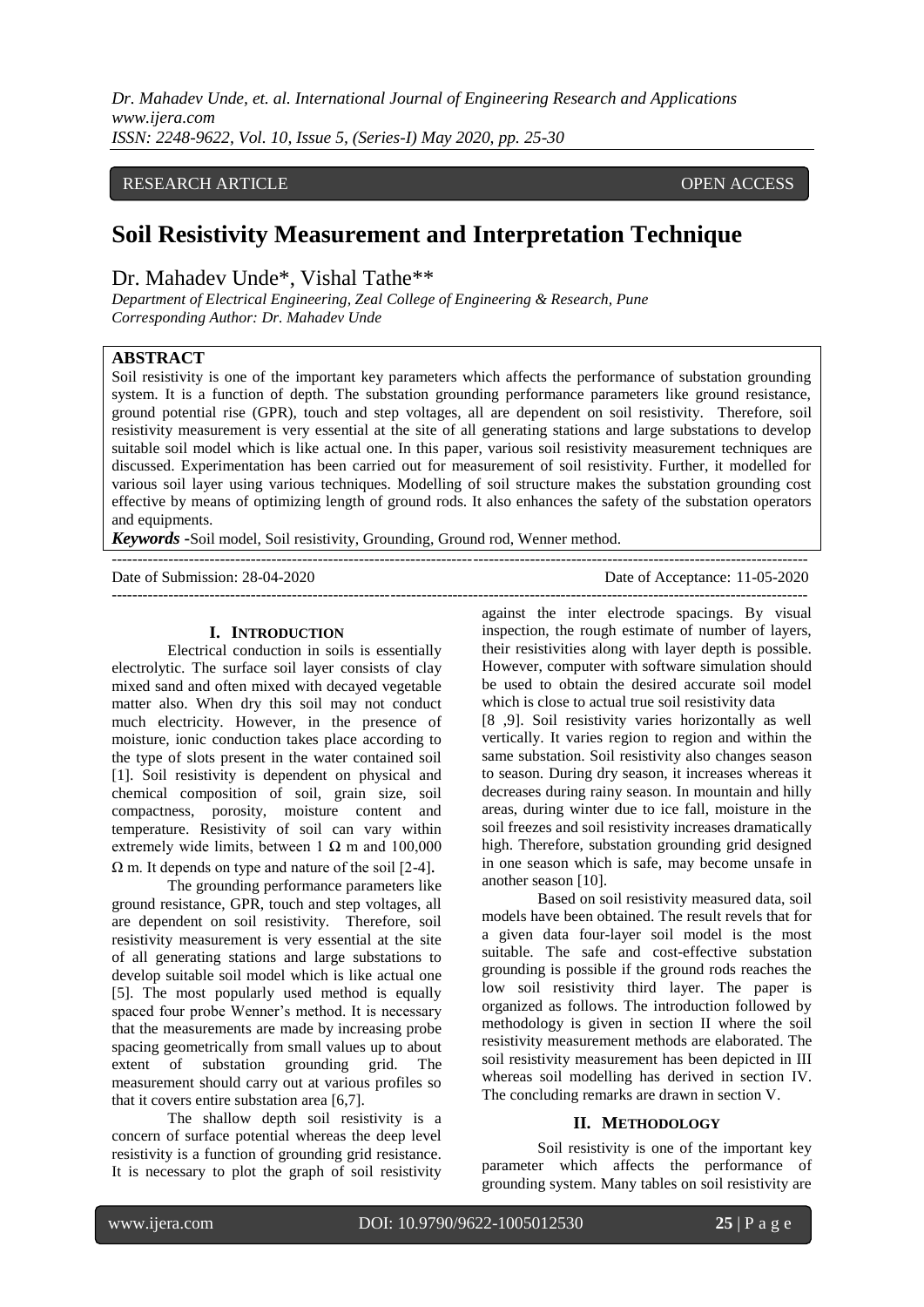available in the literature which shows the range of resistivity for various types of soils and rocks. But it yields rough information on resistivity. Further, resistivity of soil changes geographically from one region to other. Therefore, actual measurement of soil resistivity is imperative. It is very essential to know the soil resistivity at substation site for good estimation of soil structure and hence the design of substation grounding [11].

## **2.1 WENNER METHOD**

Dr. Wenner's equally spaced four electrode/probe method is most popularly used for soil resistivity measurement. The four probes must be inserted at equal distances along the straight line known as profile. The arrangement is as shown in figure 1. The battery-operated meter circulates the current I between the outer probes  $C_1$  and  $C_2$ . The current (I) is injected into ground through probe  $C_1$ and it is collected at probe  $C_2$ . The potential generated is measured between inner probes  $P_1$  and  $P<sub>2</sub>$ . The earth tester directly reads the ratio of V and I that is resistance R and not the resistivity. The outer electrodes  $C_1$  and  $C_2$  are known as current electrodes whereas the inner two electrodes  $P_1$  and  $P_2$  are designated as potential electrodes [12].



**Figure 1.** Equally spaced four probe Wenner method If the probe spacing is "a" and depth of probe in the earth / ground is "b" as shown in figure 1, then the apparent soil resistivity is given by

$$
\rho_a = \frac{4\pi aR}{1 + \frac{2a}{\sqrt{a^2 + 4b^2}} - \frac{a}{\sqrt{a^2 + b^2}}}
$$
(1)

However, the depth of installation of electrodes / probes is very small as compare to their separation. It should not exceed 0.1 a. Then, the user can assume b=0 and equation (1) will become

$$
\rho_a = 2 \pi a R \tag{2}
$$

It is necessary to take the number of readings at exponentially increasing probe spacings from a small value to up to the extent of the grid electrode. To speed up the measurement process, put the potential probes at half the desired probe spacing and current probes at 1.5 times the probe spacing away from reference center axis. The method gives the information of soil resistivity at a depth equal to probe spacings.

## **2.1.1 Interpretation**

The current tends to flow near the surface of earth for the small probe spacing, whereas more of the current penetrates deeper soils for large spacing. Since, grid is generally buried near to the surface of the soil, few readings are important at a small probe spacings. Further, for effective use of ground rods, the knowledge of deeper soil resistivity is important [13]. The soil resistivity should be measured along number of profiles at different locations, so that whole substation area is covered. The measurement should be carried out at exponentially increasing probe spacings. The question may come in once mind that how many readings are sufficient and to what extent must be the probe spacings? Answer to this question is very simple ie there must be at least two profiles at one location. Typically, if the extent of substation is say 240 -300 m, then the probe spacing may be 0.5 m, 1 m, 2 m, 3 m, 5 m, 7 m, 10 m, 20 m, 30 m, 50 m, 70 m, 100 m, 200 m, 300 m and may be up to 500 m.

While hammering the probes into hilly area, it's contact with soil may become loose. To have a firm contact it is advised to pour 100- 200 ml of water around the probes. If the probe spacings becomes more than 100 m, the current probes can be replaced by multiple probes to reduce probe earth contact resistance. If two probes are used, they may be inserted one meter apart & short circuited by thick copper wire. They can also be arranged in triangular position one meter apart.

According to principle of reciprocity theorem, the user can exchange current and potential electrode positions as shown in figure 2. When the potential electrodes are moved outside and current electrodes inside; the measured result will not be altered [14].

The test wires should be insulated and should not have joints. There should be firm contact to test probes and terminals of the earth tester. As far as possible, wires from potential terminal may not run parallel to the current terminal wires. Otherwise, meter will read additional resistance known as mutual resistance.

A set of readings taken at different profiles can be gathered together to find the arithmetic average of resistivity at the same probe spacings. When the apparent resistivity plotted against probe spacings yields valuable rough information like different soil layers, thickness of layers and resistivities.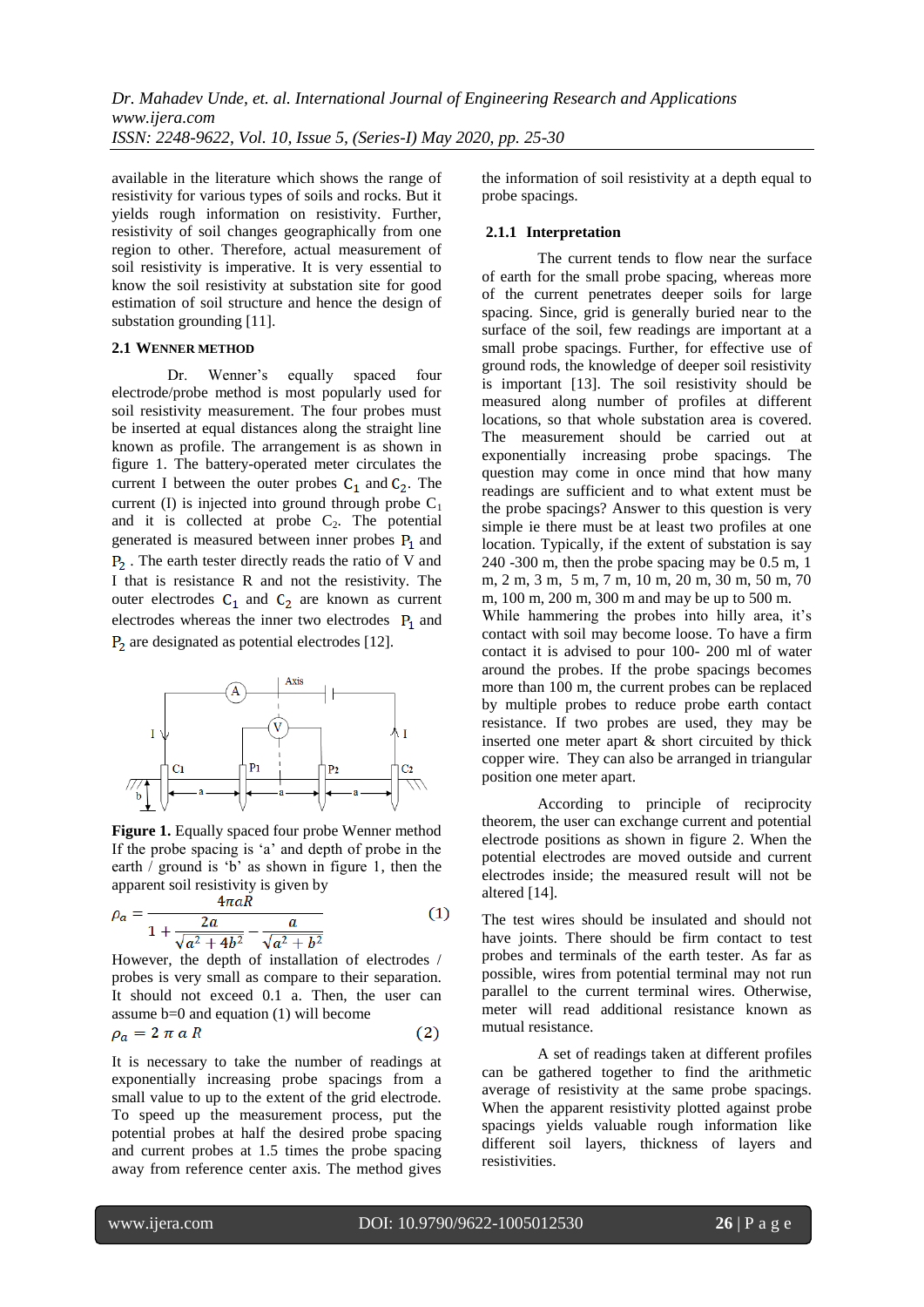

**Figure 2.** Interchanging current and potential probes, Wenner method

## **2.1.3. Derivation**

If current probes are hemispherical then, the potential at any arbitrary point (*x*), from current source is given by

$$
V_{(x)} = \frac{\rho I}{2\pi x} \tag{3}
$$

Since, the size of current electrode is much smaller as compared to inter electrode spacing, the current distribution in the ground may be considered as a radial. During soil resistivity measurement, the current discharged into earth from electrode  $C_1$  is I and that collected at electrode  $C_2$  is –I. As a result, the voltage is induced at electrodes  $P_1$  and  $P_2$ . Referring the figure 2, the potential generated at electrode  $P_1$  is given by

$$
V_1 = \frac{\rho I}{2\pi} \left( \frac{1}{a} - \frac{1}{2a} \right)
$$
 (4)

Similarly, the potential at electrode  $P_2$  is

$$
V_2 = \frac{\rho I}{2\pi} \left(\frac{1}{2a} - \frac{1}{a}\right) \tag{5}
$$

Then, potential difference between  $P_1$  and  $P_2$  is given by

$$
V_{12} = \frac{\rho I}{2\pi} \left( \frac{1}{a} - \frac{1}{2a} - \frac{1}{2a} + \frac{1}{a} \right)
$$
(6)

$$
V_{12} = \frac{\rho}{2\pi} \left(\frac{1}{a}\right) \tag{7}
$$

Where,  $V_{12}$  =Potential difference between electrodes  $P_1$  and  $P_2$ .

$$
\frac{V_{12}}{I} = R = \frac{\rho}{2 \pi a} \tag{8}
$$

$$
\rho_a = 2 \pi a R \tag{9}
$$

Where,  $\rho = \rho_a$  is the apparent resistivity. It is an average weighted resistivity at a depth equal to electrode spacing "a".

#### **2.2 SCHLUMBERGER- PALMER METHOD**

One of the drawbacks of Wenner method is; while measuring the soil resistivity at large spacing, the voltage between potential probes decreases very rapidly and instruments are unable to measure such low voltage. Therefore, to measure the apparent soil resistivity at large spacing / depth, the unequal spacing four probes Schlumberger - Palmer method is recommended.

In this method, the potential probes are placed close together, and current probes are placed farther apart as shown in figure 3. The Wenner method requires all four probes to be reinstalled for each soil resistivity measurement whereas; Schlumberger- Palmer method requires only the outer probes to be reinstalled for measurements [15]. If the depth of burial of probes is small, as compare to their spacing a and c, and  $a > 2c$ , then apparent soil resistivity is given by

$$
\rho_a = \pi R a [a+c]/c \tag{10}
$$

Equation (10) indicates the soil resistivity at the approximate depth of  $(2a+c)$  / 2 which is the distance of current probe from centre axis.



**Figure 3.** Unequally spaced Schlumberger-Palmer method

## **2.2.1 Derivation**

If the current probes are hemispherical, The potential at probe  $P_1$ 

$$
V_1 = \frac{\rho I}{2\pi} \left(\frac{1}{a} - \frac{1}{a+c}\right)
$$
 (11)  
Similarly, the potential at electrode P, is

Similarly, the potential at electrode  $P_2$  is

$$
V_2 = \frac{\rho I}{2\pi} \left( \frac{1}{a+c} - \frac{1}{a} \right)
$$
 (12)

Then, potential difference between  $P_1$  and  $P_2$  is given by

$$
V_{12} = \frac{\rho I}{2\pi} \left( \frac{1}{a} - \frac{1}{a+c} - \frac{1}{a+c} + \frac{1}{a} \right) \tag{13}
$$

Where,  $V_{12}$  = Potential difference between electrodes  $P_1$  and  $P_2$ .

$$
\frac{v_{12}}{I} = R = \frac{\rho}{\pi} \left( \frac{c}{a[a+c]} \right) \tag{14}
$$

$$
\rho_a = \pi R a [a+c]/c \tag{15}
$$

## **III. EXPERIMENTATION**

The soil resistivity has been measured by using Wenner"s four probe method at Ahmednagar near MIDC and results are listed in table 1. The apparent soil resistivity Vs probe spacing curve has depicted in figure 4. For the uniform soil model analysis, the average soil resistivity  $\rho_a$ =156.12  $\Omega$  m. Based on this resistivity, grid resistance, touch and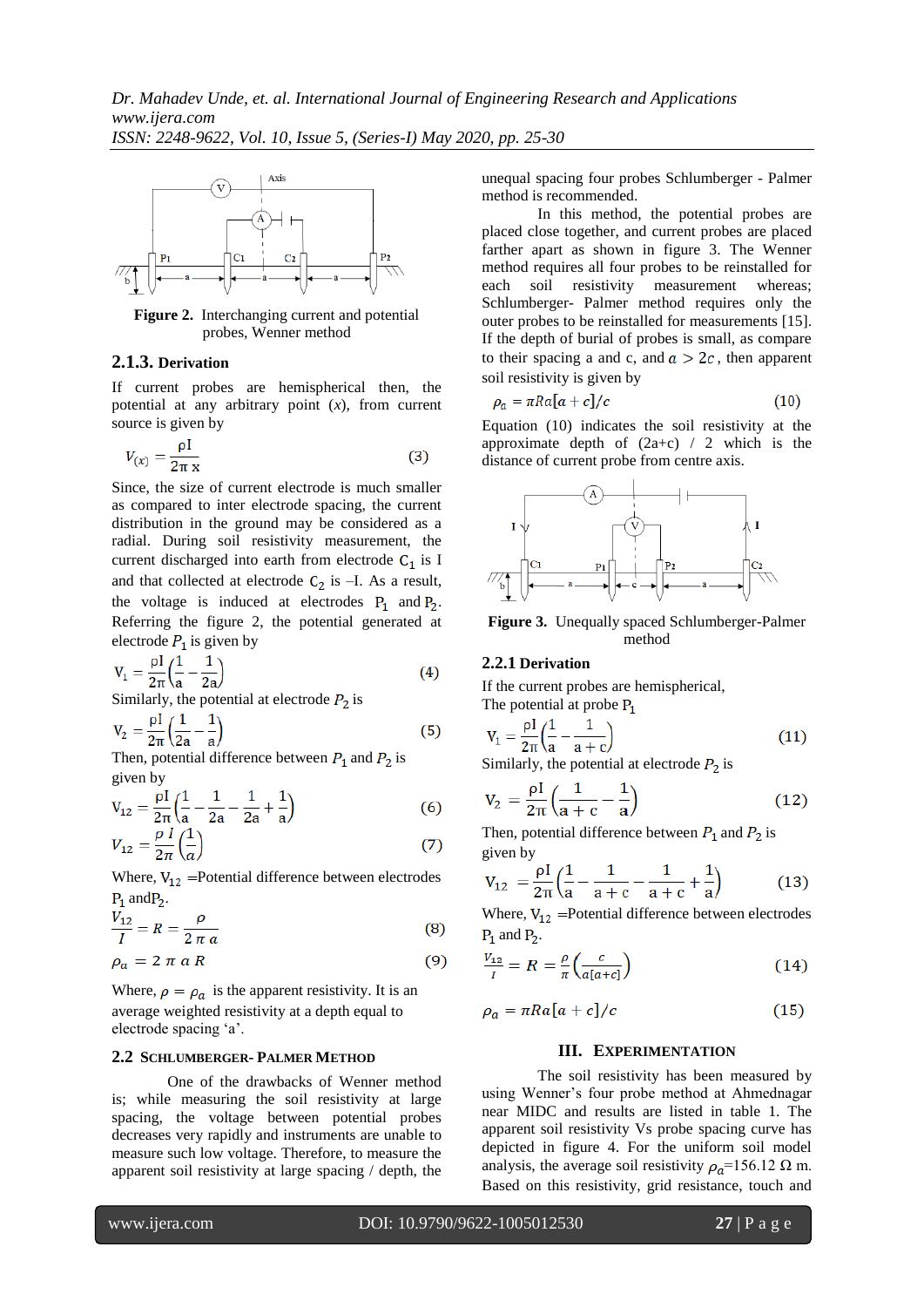step voltages are calculated using IEEE STD 80 - 2013 empirical formulae

| Wenner method  |                  |                |                |                             |  |  |  |  |
|----------------|------------------|----------------|----------------|-----------------------------|--|--|--|--|
| Sr.            | Probe            | Probe          | Resistance     | Resistivity                 |  |  |  |  |
| N <sub>0</sub> | spacing<br>a'(m) | depth<br>b'(m) | 'R' $(\Omega)$ | $\hat{\rho}$ ( $\Omega$ -m) |  |  |  |  |
| 1              | 0.30             | 0.10           | 140            | 263.76                      |  |  |  |  |
| $\overline{c}$ | 0.60             | 0.10           | 37             | 139.47                      |  |  |  |  |
| 3              | 1.0              | 0.10           | 22             | 138.16                      |  |  |  |  |
| 4              | 2.0              | 0.10           | 12             | 150.72                      |  |  |  |  |
| 5              | 3.0              | 0.15           | 7.46           | 140.54                      |  |  |  |  |
| 6              | 4.0              | 0.15           | 6.0            | 150.72                      |  |  |  |  |
| 7              | 5.0              | 0.15           | 5.0            | 157.0                       |  |  |  |  |
| 8              | 7.5              | 0.15           | 4.0            | 188.5                       |  |  |  |  |
| 9              | 10               | 0.15           | 3.0            | 188.5                       |  |  |  |  |
| 10             | 12.5             | 0.20           | 2.0            | 157                         |  |  |  |  |
| 11             | 15               | 0.20           | 1.29           | 121.52                      |  |  |  |  |
| 12             | 17.5             | 0.20           | 1.0            | 109.95[av1<br>56.12]        |  |  |  |  |

**Table 1:** Soil resistivity measured data using



**Figure 4.** Variation of apparent soil resistivity with probe spacing

#### **IV. SOIL MODEL**

After successfully conducting the test for soil resistivity measurement at the various profiles in the substations, it is necessary to determine the arithmetic average resistivity corresponds to each probe spacings. Thus, a table is to be prepared showing probe spacing "a" and average measured apparent soil resistivity. The graph of average apparent soil resistivity against probe spacing (ρ-a curve) gives us a visual aid to find the number of soil layers. The number of soil layers equal to number of points at which the slope of apparent soil resistivity curve changes greatly. The numbers of graphical and numerical methods are available in the literature to determine the soil models.

## **4.1 Multilayer Soil Model**

A typical multilayer soil model is as shown in figure 5. The numbers of numerical methods for the analysis of multilayer soil model suggested by different authors are available in the literature as per the methodology used. The method includes least square method, using Greens function based on Bessel"s function of first kind, Gauss Newton"s method, Simpsons rule, Fredholm"s equation. Zhang et al. presented the multilayer soil structure analysis by using complex image method.

The  $\rho - a$  curve that obtained from the actual soil resistivity measurement data reflects the distinct number of layers. The predefined standard curves based on calculated apparent soil resistivity of different soil structures having number of layers are stored in the computer. Then actual number of layers can be determined by comparing he measured data with standard curves. For example, figure 6 indicate the different kinds of curves for three-layer soil model.

| Layer interface | $h_1$          | $\rho_1$ | Top layer           |  |
|-----------------|----------------|----------|---------------------|--|
| Layer interface | h <sub>2</sub> | $\rho_2$ | Central layer 1     |  |
|                 | h <sub>3</sub> | $\rho_3$ | Central layer 2     |  |
|                 | $h_4$          | $\rho_4$ | Central layer 3     |  |
|                 | $h_i$          | $\rho_i$ |                     |  |
|                 | $h_{n-1}$      | $\rho_n$ | <b>Bottom layer</b> |  |

**Figure 5.** Typical multilayer soil model



![](_page_3_Figure_14.jpeg)

Curve 1: Initially increases, reaches to maximum and then decreases  $K_1 > 0, K_2 < 0$ 

Curve 2: Increases continuously with probe spacing  $K_1 > 0, K_2 > 0$ 

Curve 3: Decreases continuously with probe spacing  $K_1 < 0, K_2 < 0$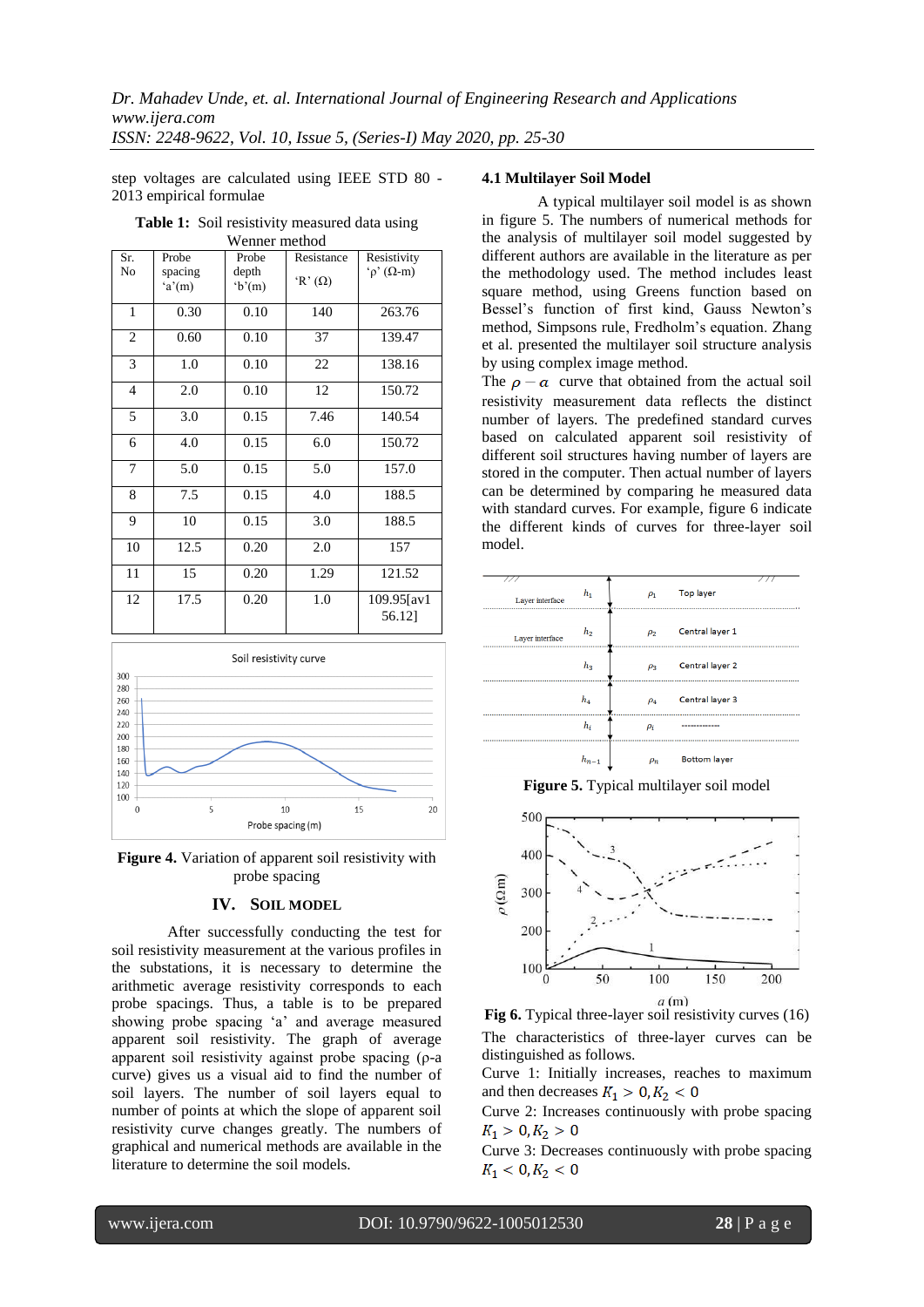Curve 4: Initially decreases, reaches to minimum and then increases  $K_1 < 0, K_2 > 0$ Where,

$$
K_1 = (\rho_2 - \rho_1) / (\rho_2 + \rho_1) \tag{16}
$$

Where,

 $p_1$  = resistivity of top layer up to depth  $h_1$ 

 $\rho_2$  = resistivity of second layer up to depth  $h_2$ 

$$
K_2 = (\rho_3 - \rho_2) / (\rho_3 + \rho_2)
$$
 (17)

 $\rho_3$  is the resistivity of third layer up to depth  $h_3$ The soil model having n layers, need to determine (2n-1) number of soil model parameters. The depth of n<sup>th</sup> layer is infinity. The two sets of apparent soil resistivity data using least square method can be presented as [16]

$$
\Psi(\rho_1, \rho_1, \dots \rho_N, h_1, h_2, \dots, h_{n-1}) = \sum_{i=1}^k \left[ \frac{\rho_{mi} - \rho_i}{\rho_{mi}} \right]^2 \quad (18)
$$

 $\rho_{mi}$  measured apparent soil resistivity for k number of probe spacing and  $\rho_i$  calculated apparent soil resistivity for k number of probe spacing.

The parameters  $\rho_i$ ,  $h_i$  can be obtained by minimizing function Ψ. This is a unconstrained nonlinear least square optimization technique.

By putting  $\rho_i = {\rho'}_i^2$  and  $h_i = {h'}_i^2$ , it is possible to change the nonlinear unconstrained optimization problem into nonlinear constrained optimization problem. Thus,

$$
\Psi(\rho'_{1}, \rho'_{1}, \dots \rho'_{N}, h'_{1}, h'_{2}, \dots, h'_{n-1})
$$
\n
$$
= \sum_{i=1}^{k} \left[ \frac{\rho_{mi} - \rho_{i}}{\rho_{mi}} \right]^{2} = \min \tag{19}
$$

The resistivities at different soil layers and their depth obtained are depicted in table 2.

| Model       | Layer            | Resistivity    | Thickness |
|-------------|------------------|----------------|-----------|
|             |                  | $(\Omega - m)$ | (m)       |
| Uniform     |                  | 156            |           |
| Two layers  | Top              | 348.84         | 0.18      |
|             | <b>Bottom</b>    | 140            | $\infty$  |
| Three       | Top              | 348.84         | 0.19      |
| layers      | Central          | 128.50         | 0.94      |
|             | <b>Bottom</b>    | 143.32         | $\infty$  |
|             | Top              | 348.83         | 0.212     |
| Four layers | Central $_1$     | 119.07         | 2.37      |
|             | Central $\sigma$ | 296.85         | 6.00      |
|             | <b>Bottom</b>    | 33.11          | $\infty$  |

**Table 2.** Various soil models for figure 4.

## **V. CONCLUSION**

Various soil resistivity measurement techniques are demonstrated. The curve of soil resistivity against probe spacing clearly reflects the four distinct layers without knowing the soil resistivity of each layer and its depth. However, use of multilayer soil model, provides all the information of soil resistivity and its depth for each layer. The result table shows that the four-layer soil model is best suited for given soil resistivity data.

The knowledge of multilayer soil model has paramount importance while design of substation grounding grid. The most stringent safety criterion such as touch & step voltages are the functions of top layer soil resistivity whereas ground resistance and GPR depends on low soil layer resistivity. The optimum length of ground rods can be obtained so that they can reach to the low soil resistivity layer and discharge large fault current resulting in reduction in touch & step voltages, reduction in ground resistance, GPR which enhances of safety of substation operators & costly control equipments. This research will be useful to researchers and power engineers working in electrical utility and industries.

#### **REFERENCES**

- [1]. IEEE Standard 80-2013, *IEEE Guide for Safety in AC Substation Grounding,* IEEE, New York, USA.
- [2]. J. K. Arora, Earthing systems An overview, *Proceedings on earthing systems, Central Board of Irrigation and Power*, New Delhi, 2008, 1-7"
- [3]. F. Dawalibi, N. Barbeito, Measurements and computations of the performance of grounding systems buried in multilayer soils, *IEEE Transactions on Power Delivery, 69(4),* 1991, 1483-1490
- [4]. F. P. Dawalibi, J. Ma, R. D. Southey, Behaviour of grounding systems in multilayer soils: a parametric analysis, January" *IEEE Transactions on Power Delivery, 9(1)* , 1994, 334-342.
- [5]. Unde M.G., Kushare B.E., *Parametric Analysis of Grounding of EHV/UHV A.C. Substations in Multilayer, Non uniform Soils. A Ph.D. Thesis*, Savitribai Phule Pune University, Pune, Sept 2016
- [6]. Takehiko Takahashi and Taro Kawase, Calculation of earth resistance for a deepdriven rod in a multi-layer earth structure, *IEEE Transactions on Power De1ivery, 6(2)* ,1991, 608-614.
- [7]. B. Zhang, X. Cui, L. Li, J. L. He, Parameter estimation of horizontal multilayer earth by